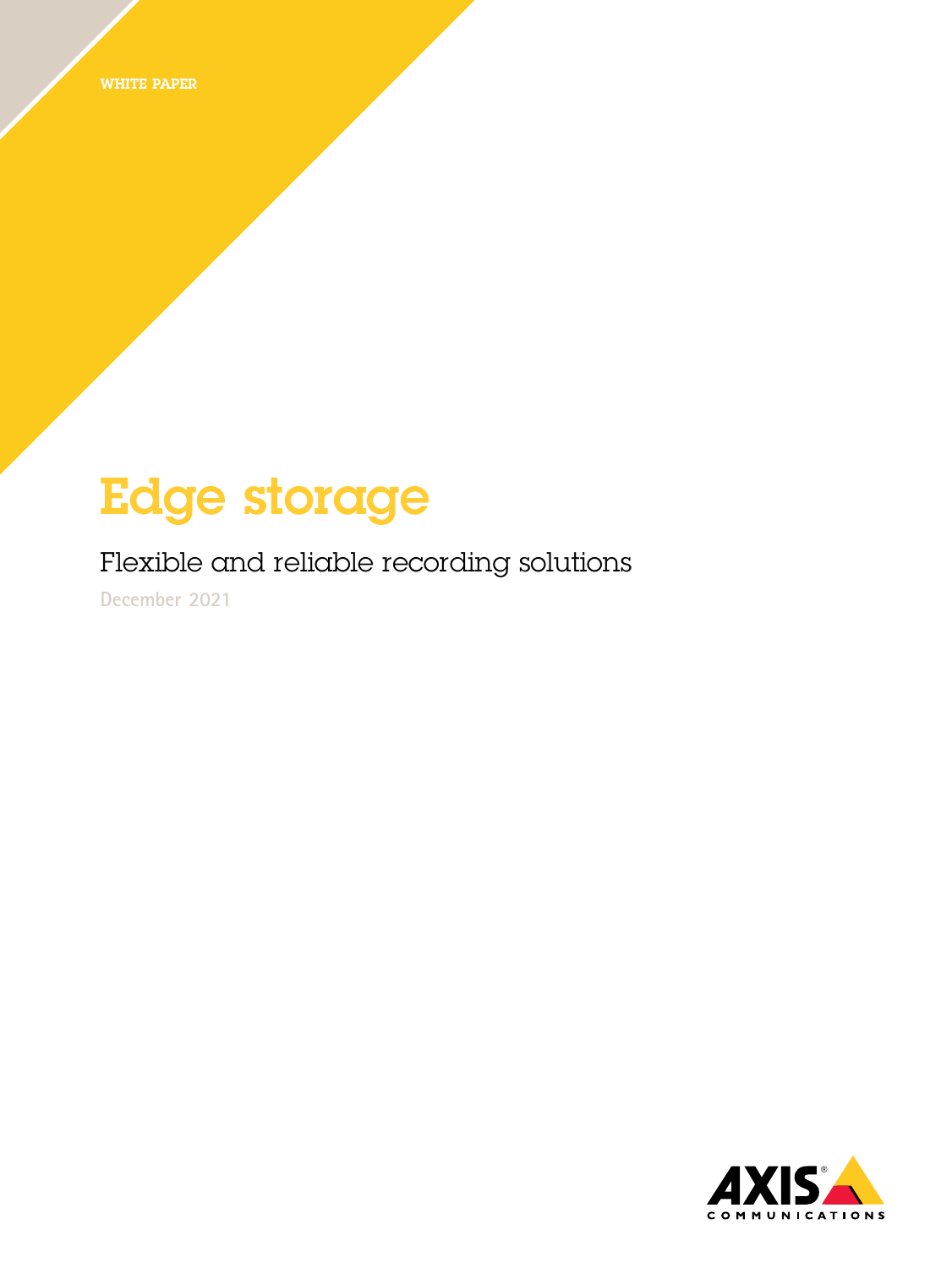## Table of Contents

|                | Summary                              |                                               | 3 |
|----------------|--------------------------------------|-----------------------------------------------|---|
| $\mathfrak{p}$ | Introduction                         |                                               | 4 |
| 3              | Benefits of edge storage             |                                               | 4 |
|                | 3.1                                  | Recording redundancy                          | 4 |
|                | 32 <sup>-</sup>                      | Low-bandwidth environments                    | 5 |
|                | 3.3 <sup>°</sup>                     | Remote installations and onboard surveillance | 5 |
| 4              | Edge storage with surveillance cards |                                               | 5 |
| 5              | Video management software            |                                               | 6 |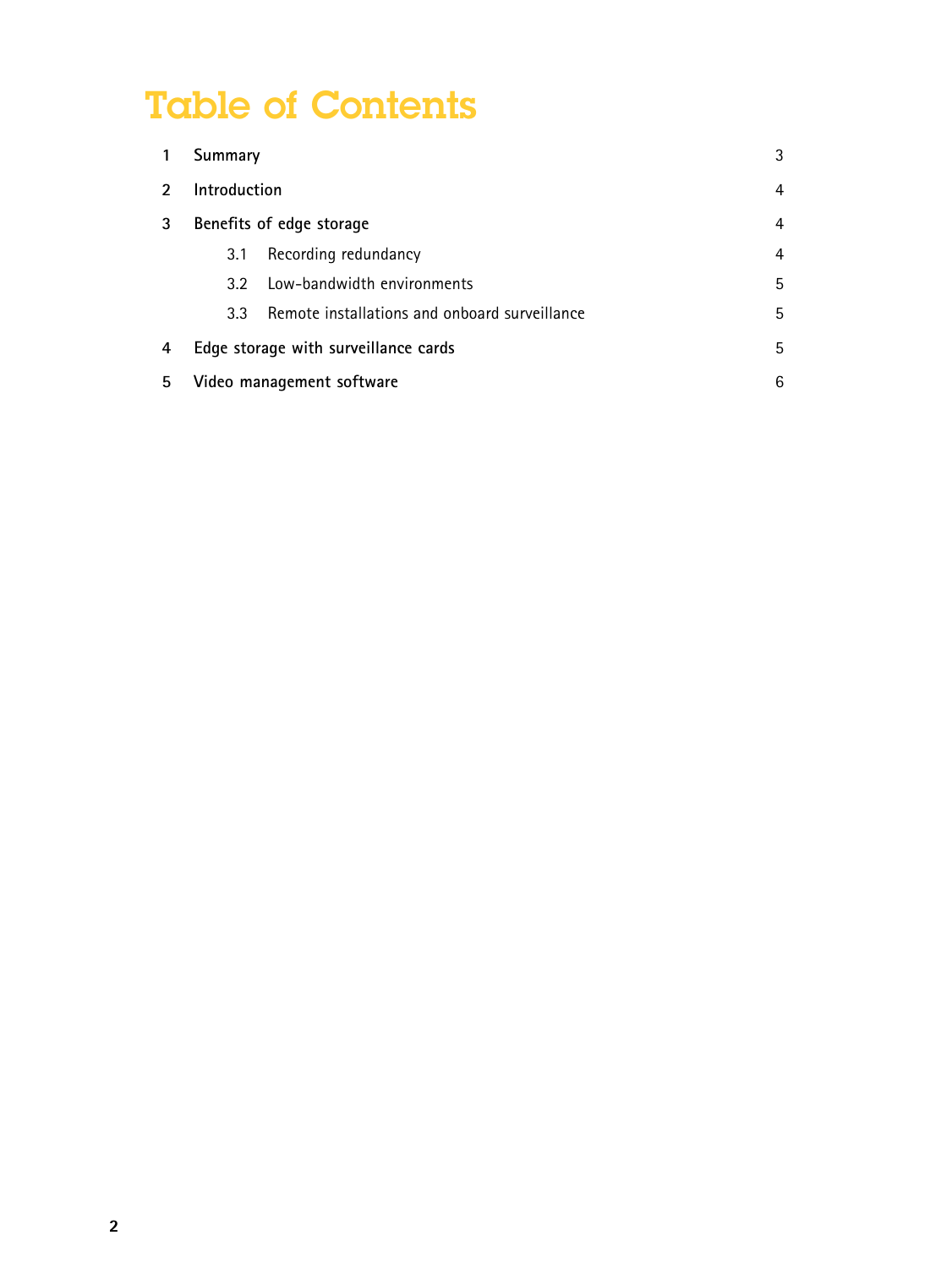### <span id="page-2-0"></span>1 Summary

Edge storage offers an affordable edge recording solution wherever network bandwidth is limited or absent. High-quality images are stored directly on <sup>a</sup> memory card in the camera or on <sup>a</sup> network-attached storage (NAS) device.

Edge storage increases system reliability by ensuring continuous recording and complete archives of video evidence in case of network or server failures, so called failover recording.

It is also used in onboard installations, such as on trains and buses, where there is no network.

Edge storage also enables high-quality local recordings to complement low-quality streaming in low-bandwidth environments, such as mobile networks.

For edge storage in surveillance use cases, it is recommended to use surveillance cards, which are SD cards specially developed to match the typical memory-writing behavior of <sup>a</sup> surveillance camera.

Installations that use surveillance cards from Axis require less maintenance because the cards last longer than standard SD cards. While they may entail <sup>a</sup> higher initial cost, surveillance cards help provide <sup>a</sup> cost-efficient recording solution with superior wear resistance and longevity.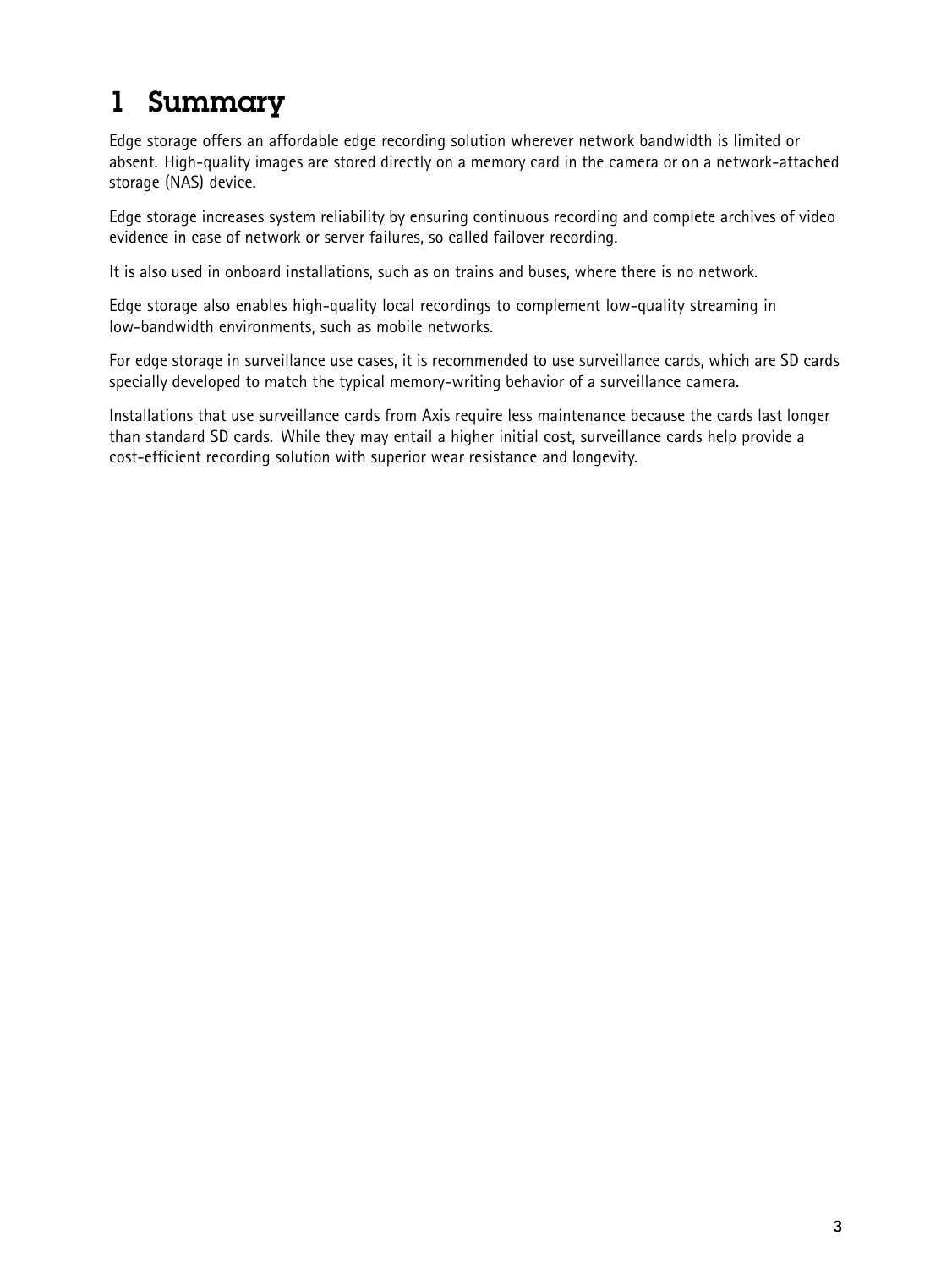### <span id="page-3-0"></span>2 Introduction

Storing data *on the edge* means storing it in the data-producing device itself (usually on an SD card in the device) or in another network device. These devices are considered to be *on the edge* of the network, as opposed to <sup>a</sup> *central* storage server. Edge storage is sometimes referred to as local storage.

In video surveillance, edge storage enables video recordings directly to an SD card in the camera or encoder, or to <sup>a</sup> network-attached storage (NAS) device.

This white paper presents why and how edge storage is used. The paper also discusses surveillance cards, that is, SD cards optimized for video surveillance.

### 3 Benefits of edge storage

Edge storage is useful on sites where network coverage is intermittent, limited, or absent. But it also has <sup>a</sup> place in mission-critical installations, such as airport or mass transit hubs. In such installations, edge storage in cameras that cover entrances and exits could be <sup>a</sup> critical part of <sup>a</sup> strategic backup plan.

#### **3.1 Recording redundancy**

Edge storage works as <sup>a</sup> complement to central storage. It can record video locally whenever the central system is not available or continuously record video in parallel with the VMS (video management software).

Edge storage enables failover recording, which means that images can be temporarily stored on the SD card on board the camera during network disruptions or system maintenance. When the network connection has been restored and the system returns to normal operation, the central VMS can automatically retrieve missing video clips from the camera and seamlessly merge them with video recordings. This way, the user gets uninterrupted video recordings even if the network connection is down. System reliability is increased, and system operation safeguarded.



#### *Failover recording*

- *1 During normal operation, the camera transmits video to the VMS for storage.*
- *2 In case of network failure, video clips are temporarily stored on the SD card in the camera.*
- 3 When the network is up again, the VMS retrieves the missing video clips and merges them with the *recording.*

Edge storage for redundancy is compatible with most NAS products and Axis video products.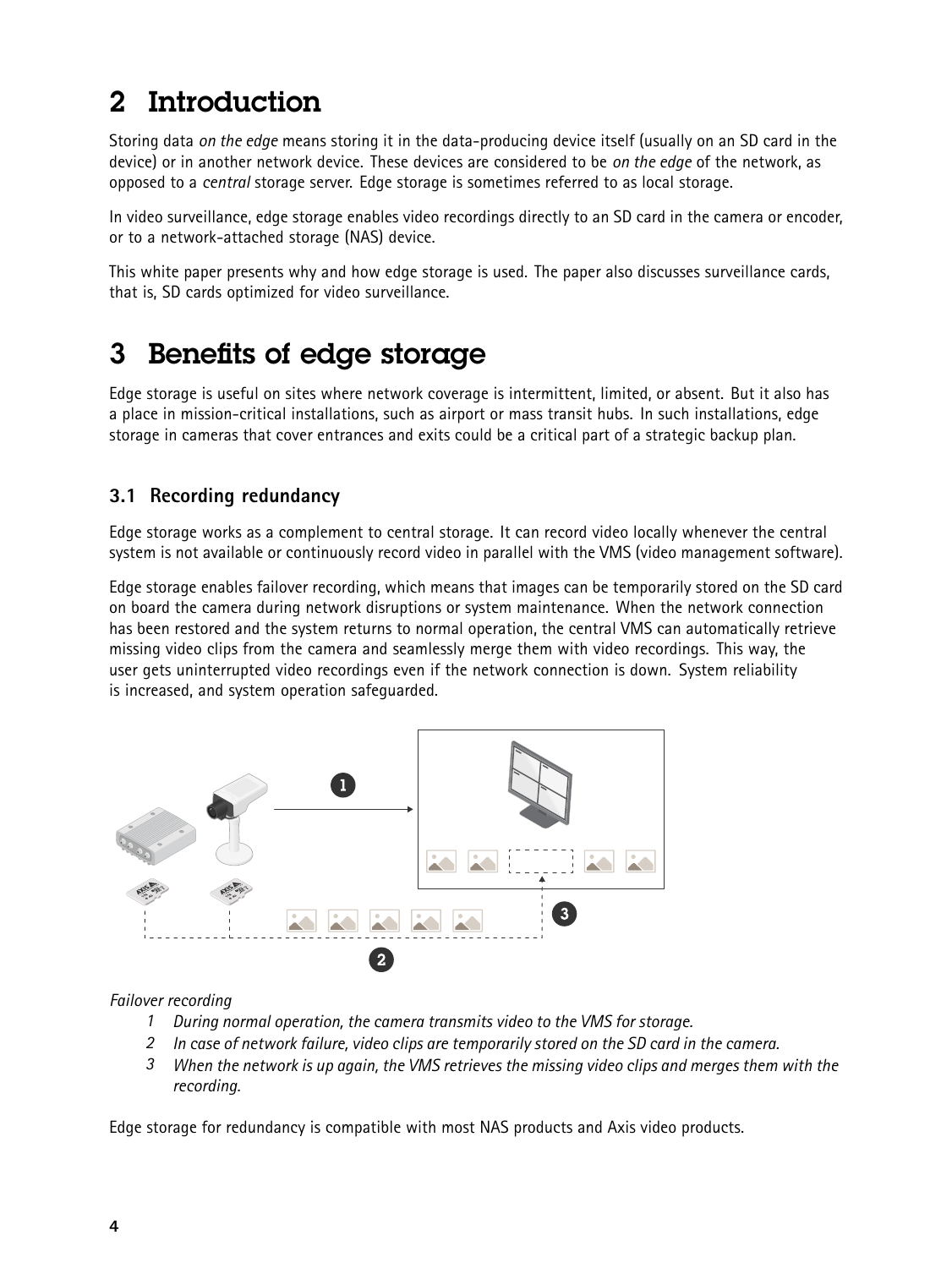#### <span id="page-4-0"></span>**3.2 Low-bandwidth environments**

Edge storage improves video analysis for systems with low network bandwidth where video cannot be streamed with the highest quality. This is typically in situations where you would use <sup>a</sup> mobile viewing app, but also in large-scale systems such as city surveillance.

By combining low-bandwidth monitoring with high-quality local recordings, you can optimize bandwidth usage but still retrieve high-quality video from incidents for detailed identification of objects and individuals.

If the camera employs Axis Zipstream technology, bandwidth and storage requirements are lowered while all the relevant forensic information is preserved.

#### **3.3 Remote installations and onboard surveillance**

Edge storage enables high-quality video recordings in remote locations and installations where network availability is fluctuating or missing entirely. In onboard installations, such as on <sup>a</sup> train, edge storage can record video when the vehicle is in operation. The recording can then easily be transferred to the central system when the vehicle stops at <sup>a</sup> depot.



*A camera with edge storage in an onboard installation.*

### 4 Edge storage with surveillance cards

Edge storage is mainly realized through the use of SD cards (including SD/SDHC/SDXC). These are flash memory units designed to provide high-capacity memory to portable devices, such as video cameras and smartphones.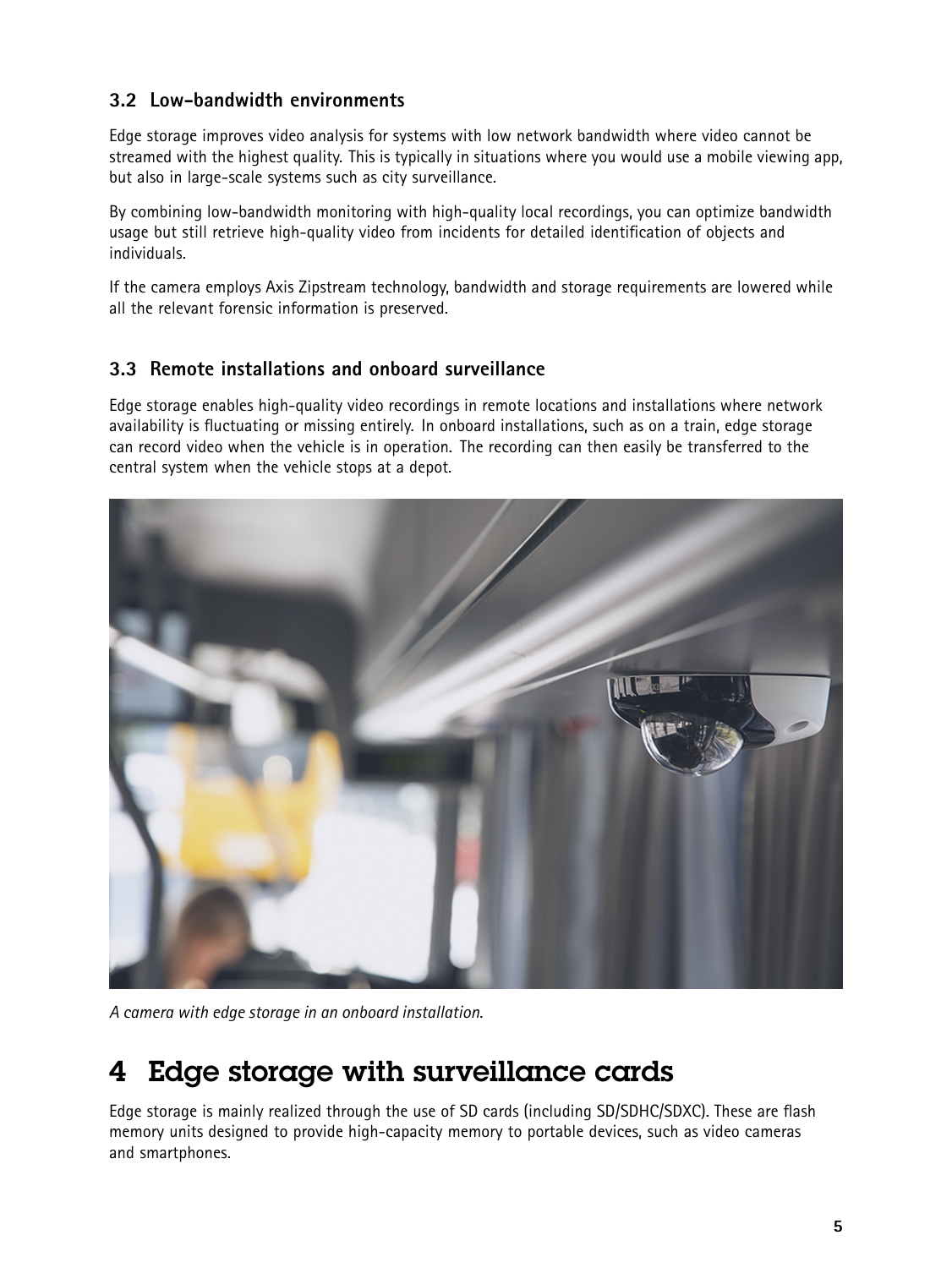<span id="page-5-0"></span>Axis offers *surveillance cards*, that is, SD cards that are specially developed for optimal performance in video surveillance. They are industrial grade cards and thus resilient to the impact of extreme temperatures and environments. They also have improved endurance to match the typical writing behavior of <sup>a</sup> surveillance camera. This means that they can be written and overwritten many more times than ordinary SD cards can. Thus, the same card can remain in the camera for <sup>a</sup> longer time without wearing out.

With surveillance cards, video is recorded in <sup>a</sup> way that makes optimal use of each memory block. This not only saves memory but also keeps the number of write/erase cycles down, effectively increasing the lifespan of the card.

Using surveillance cards from Axis requires less maintenance than using standard SD cards because surveillance cards last longer. Their higher purchasing cost is balanced by the fact that they provide <sup>a</sup> cost-efficient recording solution with superior wear resistance and longevity.

### 5 Video management software

When integrated with VMS (video management software), edge storage helps create more robust and flexible video surveillance systems for mission-critical installations, remote locations, or mobile situations. Edge storage is supported by AXIS Camera Station and by VMS from leading Axis technology integration partners (TIP), including Genetec and Milestone.